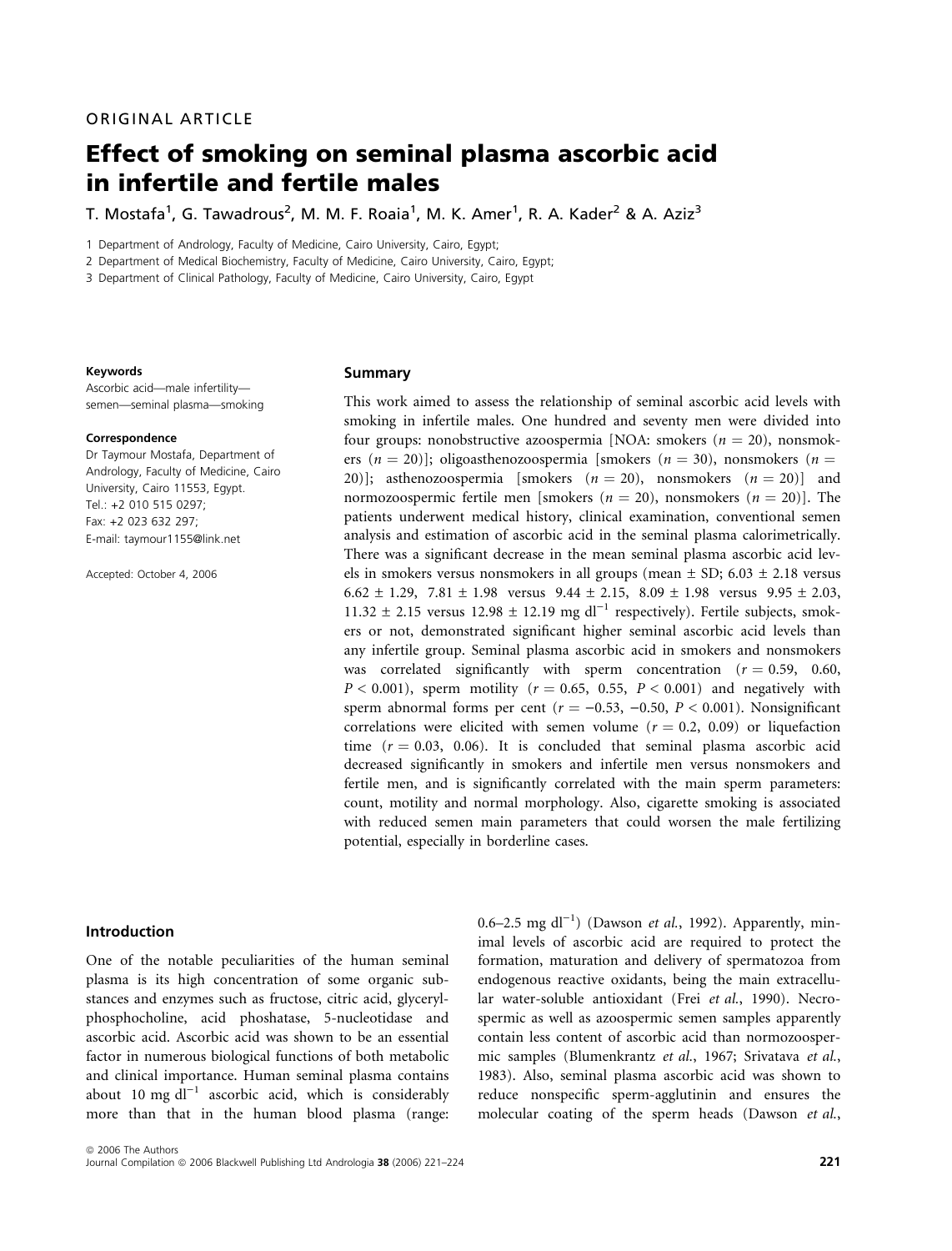1992). Its other role is in the epithelium of the germinal layer and cauda epididymidis where sperm maturation occurs (Chinoy et al., 1986).

Consumption of tobacco exerts widely adverse effects on different aspects of health (O'Dowd, 2006). Smoking was associated with a 107% increase in reactive oxygen species (ROS) levels and a 10-point decrease in ROStotal antioxidant capacity (TAC) scores (Saleh et al., 2002). The addition of reactive oxidants from exogenous sources creates a matching requirement for increased ascorbic acid content (Faraga et al., 1991). It was demonstrated that heavy smoking in males is associated with a 20–40% decrease in serum ascorbic acid levels associated with increased sperm abnormalities (Kul'Krauchas et al., 1985). Dawson et al. (1992) suggested supplementation of ascorbic acid to heavy smokers with improved sperm quality. This work aimed at assessing seminal ascorbic acid levels relationship with smoking in infertile men.

## Materials and methods

One hundred and thirty infertile men were selected prospectively after consent from the andrology outpatient clinic of the University Hospitals after Institutional Review Board (IRB) approval. They were divided into four groups: nonobstructive azoospermia (NOA) [smokers  $(n = 20)$ , nonsmokers  $(n = 20)$ ; oligoasthenozoospermia [smokers ( $n = 30$ ), nonsmokers ( $n = 20$ ]; asthenozoospermia [smokers ( $n = 20$ ), nonsmokers ( $n = 20$ )]. The results were compared to those of 40 normozoospermic proven fertile volunteers [smokers  $(n = 20)$ , nonsmokers  $(n = 20)$ ]. Males who smoked >20 cigarettes day<sup>-1</sup> were enrolled in this study. Cases with leukocytospermia or varicocele were excluded from this study because of their well-known high seminal ROS levels.

A detailed medical history was taken and physical examination was performed for the studied cases. Ejaculates were obtained in the early morning (7.00– 9.30 am) after four days of sexual abstinence. The samples were examined immediately after liquefaction according to WHO guidelines (World Health Organization, 1999) (normally, sperm count  $>20 \times 10^6$  sperm ml<sup>-1</sup>, sperm motility >50%, abnormal sperm morphology <70%, vitality >75% and leukocytes  $\langle 10^6 \text{ ml}^{-1} \rangle$ . Semen samples were verified after at least two different analyses. Azoospermia was verified after three different analyses and centrifugation. Seminal plasma was separated at 1200 g after complete liquefaction. Ascorbic acid levels were estimated in the fresh seminal plasma samples calorimetrically in duplicates (Beckman Du 7400 spectrophotometer, Fullerton, CA, USA) with sensitivity 0.5 mg  $dl^{-1}$ .

## Statistical analysis

Data were expressed as mean  $\pm$  SD and range. Statistical analysis was performed using spss version 10. Student's t-test was used to compare parametric groups. Correlations were tested by Spearman's test. They were considered statistically significant when  $P < 0.05$ .

## **Results**

Seminal plasma ascorbic acid levels were found to be significantly decreased in smokers versus nonsmokers in all studied groups except NOA. The results were<br>(mean  $\pm$  SD) NOA group  $6.03 \pm 2.18$  versus  $(mean \pm SD)$  NOA group  $6.03 \pm 2.18$  versus  $6.62 \pm 1.29$  mg dl<sup>-1</sup>,  $P > 0.05$ , oligoasthenozoospermia 7.81  $\pm$  1.98 versus 9.44 + 2.15 mg dl<sup>-1</sup>,  $P$  < 0.05, asthenozoospermia  $8.09 \pm 1.98$  versus  $9.95 \pm 2.03$  mg dl<sup>-1</sup>,  $P < 0.05$ , normozoospermia 11.32 ± 2.15 versus 12.98  $\pm$  12.19 mg dl<sup>-1</sup>,  $P < 0.05$ . Fertile normozoospermic cases demonstrated the same relation, but seminal plasma ascorbic acid levels were higher than those in the infertile cases, significantly irrespective of smoking state (Table 1). Seminal plasma ascorbic acid of either smokers or nonsmokers demonstrated significant positive correlation with sperm concentration  $(r = 0.59, 0.60,$  $P < 0.001$ ), sperm motility per cent ( $r = 0.65$ , 0.55,  $P < 0.001$ ) and negatively with sperm abnormal forms per cent ( $r = -0.53$ ,  $-0.50$ ,  $P < 0.001$ ). Nonsignificant correlations were elicited with semen volume ( $r = 0.2$ , P: 0.09) or liquefaction time ( $r = 0.03$ , P: 0.06).

# Discussion

In this work, seminal plasma ascorbic acid was found significantly decreased in smokers versus nonsmokers in all studied groups, pointing to the negative effect of smoking. This could be explained by the exogenous addition of reactive oxidants to the semen that exert a matching requirement for increased ascorbic acid as an essential seminal antioxidant (Smith & Hodges, 1987). Seminal plasma ascorbic acid in azoospermic groups (smokers or nonsmokers) showed a significant decrease compared with normozoospermic fertile groups, which is in accordance with Blumenkrantz et al. (1967) and Srivastava et al. (1983). This may be attributed to the absence of sperm, which seems to be a provocative factor for maintenance of certain seminal ascorbic acid levels through potentiation of its secretion and/or consumption.

In addition, seminal ascorbic acid demonstrated positive significant correlation with sperm concentration, sperm motility per cent and a significant negative correlation with abnormal forms of sperm. Jedrzejczak et al. (2004) showed that smokers had significantly fewer sper-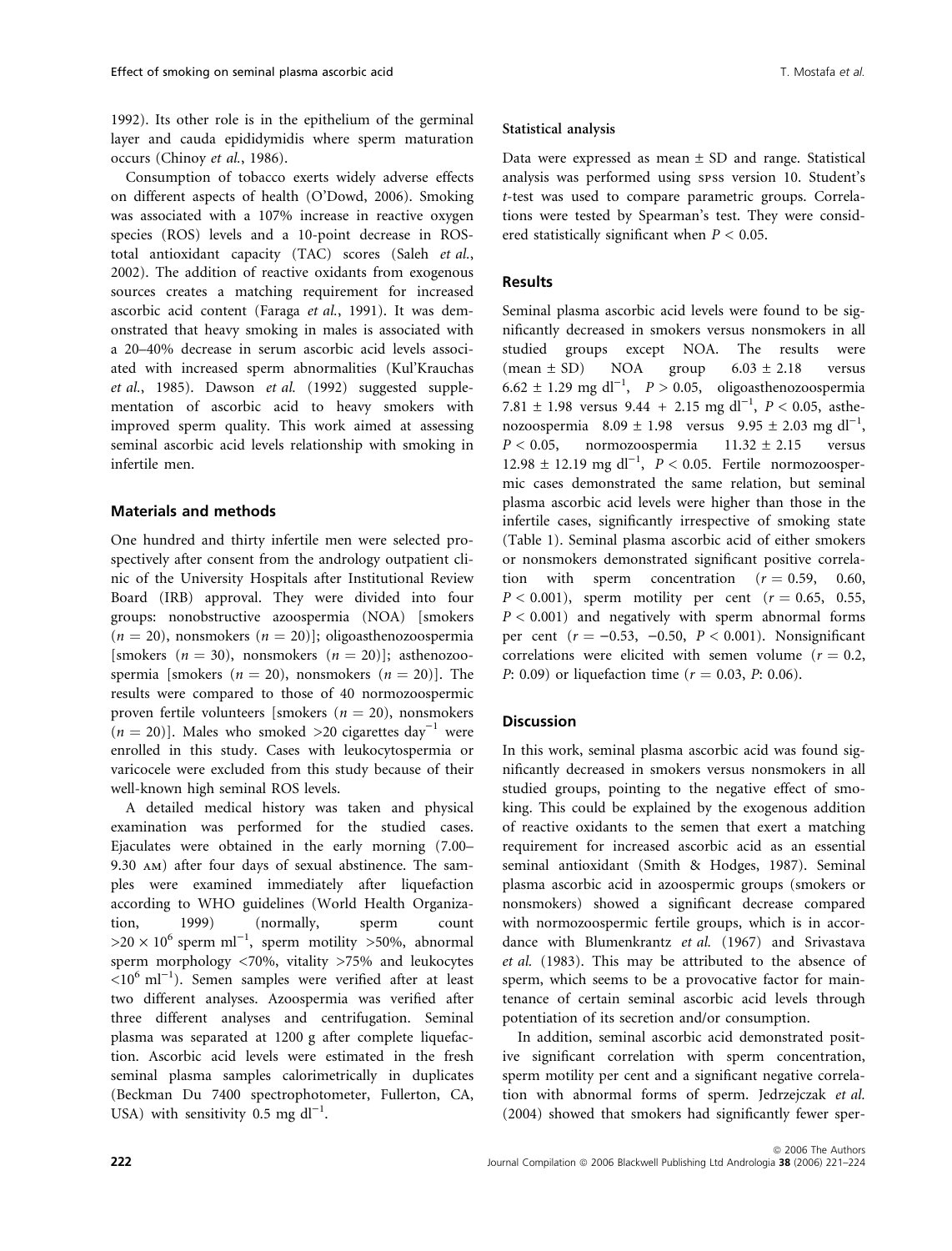Table 1 Comparison between different parameters in the studied groups

|                                             | <b>NOA</b>            |                                 | Oligoasthenozoospermia |                                 | Asthenozoospermia     |                                 | Normozoospermia       |                                 |
|---------------------------------------------|-----------------------|---------------------------------|------------------------|---------------------------------|-----------------------|---------------------------------|-----------------------|---------------------------------|
|                                             | Smokers<br>$(n = 20)$ | <b>Nonsmokers</b><br>$(n = 20)$ | Smokers<br>$(n = 30)$  | <b>Nonsmokers</b><br>$(n = 20)$ | Smokers<br>$(n = 20)$ | <b>Nonsmokers</b><br>$(n = 20)$ | Smokers<br>$(n = 20)$ | <b>Nonsmokers</b><br>$(n = 20)$ |
| Semen volume (ml)                           |                       |                                 |                        |                                 |                       |                                 |                       |                                 |
| Mean $\pm$ SD                               | $2.31 \pm 0.84$       | $2.09 \pm 0.53$                 | $2.28 \pm 0.47$        | $2.64 \pm 0.74$                 | $2.62 \pm 0.59$       | $2.62 \pm 0.74$                 | $2.38 \pm 0.81$       | $2.85 \pm 0.59$                 |
| Range                                       | $1.5 - 3.0$           | $1.5 - 3.0$                     | $1.5 - 4.5$            | $1.2 - 3.0$                     | $1.5 - 4.0$           | $1.5 - 3.5$                     | $2.0 - 8.0$           | $1.5 - 4.0$                     |
| $P$ -value                                  | >0.05                 |                                 | $< 0.05*$              |                                 | >0.05                 |                                 | ${<}0.05*$            |                                 |
| Liquefaction (min)                          |                       |                                 |                        |                                 |                       |                                 |                       |                                 |
| Mean $\pm$ SD                               | $12.5 \pm 3.09$       | $12.3 \pm 3.01$                 | $14.7 \pm 2.78$        | $14.5 \pm 3.14$                 | $15.0 \pm 2.29$       | $15.0 \pm 3.27$                 | $14.3 \pm 2.94$       | $14.1 \pm 2.02$                 |
| Range                                       | $10 - 20$             | $10 - 20$                       | $10 - 20$              | $10 - 20$                       | $10 - 20$             | $10 - 20$                       | $10 - 15$             | $10 - 15$                       |
| $P$ -value                                  | >0.05                 |                                 | >0.05                  |                                 | >0.05                 |                                 | >0.05                 |                                 |
| Sperm count $(10 \times^6 \text{ ml}^{-1})$ |                       |                                 |                        |                                 |                       |                                 |                       |                                 |
| Mean $\pm$ SD                               | $\Omega$              | $\Omega$                        | $7.56 \pm 3.19$        | $8.41 \pm 5.43$                 | $26.6 \pm 5.82$       | $35.27 \pm 12.79$               | $69.55 \pm 7.59$      | $71.25 \pm 8.85$                |
| Range                                       |                       |                                 | $0.1 - 18$             | $2 - 15$                        | $20 - 43$             | $22 - 68$                       | $55 - 95$             | $60 - 90$                       |
| $P$ -value                                  |                       |                                 | >0.05                  |                                 | $< 0.05*$             |                                 | >0.05                 |                                 |
| Sperm motility %                            |                       |                                 |                        |                                 |                       |                                 |                       |                                 |
| Mean $\pm$ SD                               | $\Omega$              | 0                               | $31.0 \pm 10.7$        | $35.6 \pm 12.5$                 | $37.67 \pm 5.5$       | $38.5 \pm 11.6$                 | $65.5 \pm 4.6$        | $63.75 \pm 6.19$                |
| Range                                       |                       |                                 | $5 - 40$               | $5 - 40$                        | $20 - 40$             | $5 - 40$                        | $60 - 80$             | $60 - 80$                       |
| P-value                                     |                       |                                 | >0.05                  |                                 | >0.05                 |                                 | >0.05                 |                                 |
| Sperm abnormal forms %                      |                       |                                 |                        |                                 |                       |                                 |                       |                                 |
| Mean $\pm$ SD                               | $\Omega$              | $\Omega$                        | $46.1 \pm 1.76$        | $55.7 \pm 12.3$                 | $64.0 \pm 12.42$      | $53.5 \pm 11.37$                | $14.4 \pm 3.59$       | $13.5 \pm 3.28$                 |
| Range                                       |                       |                                 | $40 - 80$              | $40 - 70$                       | $50 - 90$             | $30 - 70$                       | $10 - 20$             | $10 - 20$                       |
| $P$ -value                                  |                       |                                 | >0.05                  |                                 | $< 0.05*$             |                                 | >0.05                 |                                 |
| Ascorbic acid (mg $dl^{-1}$ )               |                       |                                 |                        |                                 |                       |                                 |                       |                                 |
| Mean $\pm$ SD                               | $6.03 \pm 2.18$       | $6.62 \pm 1.29$                 | $7.81 \pm 1.98$        | $9.44 \pm 2.15$                 | $8.09 \pm 1.98$       | $9.95 \pm 2.03$                 | $11.32 \pm 2.15$      | $12.98 \pm 2.19$                |
| Range                                       | $4.2 - 9$             | $4.3 - 11.5$                    | $4.5 - 13.6$           | $6.5 - 12.8$                    | $5.7 - 12.4$          | $7.1 - 13.5$                    | $6.9 - 14$            | $10 - 16$                       |
| P-value                                     | >0.05                 |                                 | $< 0.05*$              |                                 | $< 0.05*$             |                                 | $< 0.05*$             |                                 |

matozoa with motility grades A, B and C, and more abnormal forms in the ejaculate especially with head defects and cytoplasmic droplets. Zhang et al. (2000) showed that medium, heavy and long-term smoking adversely affected the semen quality and that the effect of smoking on semen parameters of infertile men was dose– effect and time–effect relationship. Kunzle et al. (2003) associated cigarette smoking with a significant decrease in sperm density, total sperm count, total number of motile sperm and normal sperm morphology. Mak et al. (2000) indicated that cigarette smoking is associated with retention of sperm cytoplasmic droplets in infertile men, a morphologic characteristic associated with impaired sperm function.

Merino et al. (1998) showed that defective sperm picture or function gave a motive to the surrounding biological reactive processes with the additive factors such as smoking associated with decreased sperm concentration, motility and increased sperm abnormal form per cent. Mehran (2005) and Arabi & Moshtaghi (2005) showed that exposure of spermatozoa from smokers to the seminal plasma from nonsmokers resulted in an improvement of sperm dysfunction. Taszarek et al. (2005) and Agarwal et al. (2005) demonstrated that cigarette smoking alters semen quality, which could worsen the fertilizing capability in infertile men.

On the contrary, our results are not in agreement with other issues. Pasqualotto et al. (2006) demonstrated nonsignificant differences in sperm concentration, sperm motility, levels of serum FSH, LH or total testosterone hormones or sperm motion characteristics. Semen volume was the only semen variable that tended to decrease according to the number of cigarettes smoked. Trummer et al. (2002) showed that smoking does not affect conventional semen parameters. Belcheva et al. (2004) showed nonsignificant differences in standard sperm parameters between smokers and nonsmokers, but demonstrated a significant increase of apoptotic sperm in the smokers' ejaculates. It is concluded that cigarette smoking is associated with reduced semen main parameters that could worsen the male fertilizing potential especially in borderline cases.

## References

Agarwal A, Prabakaran SA, Said TM (2005) Prevention of oxidative stress injury to sperm. J Androl 26:654–660.